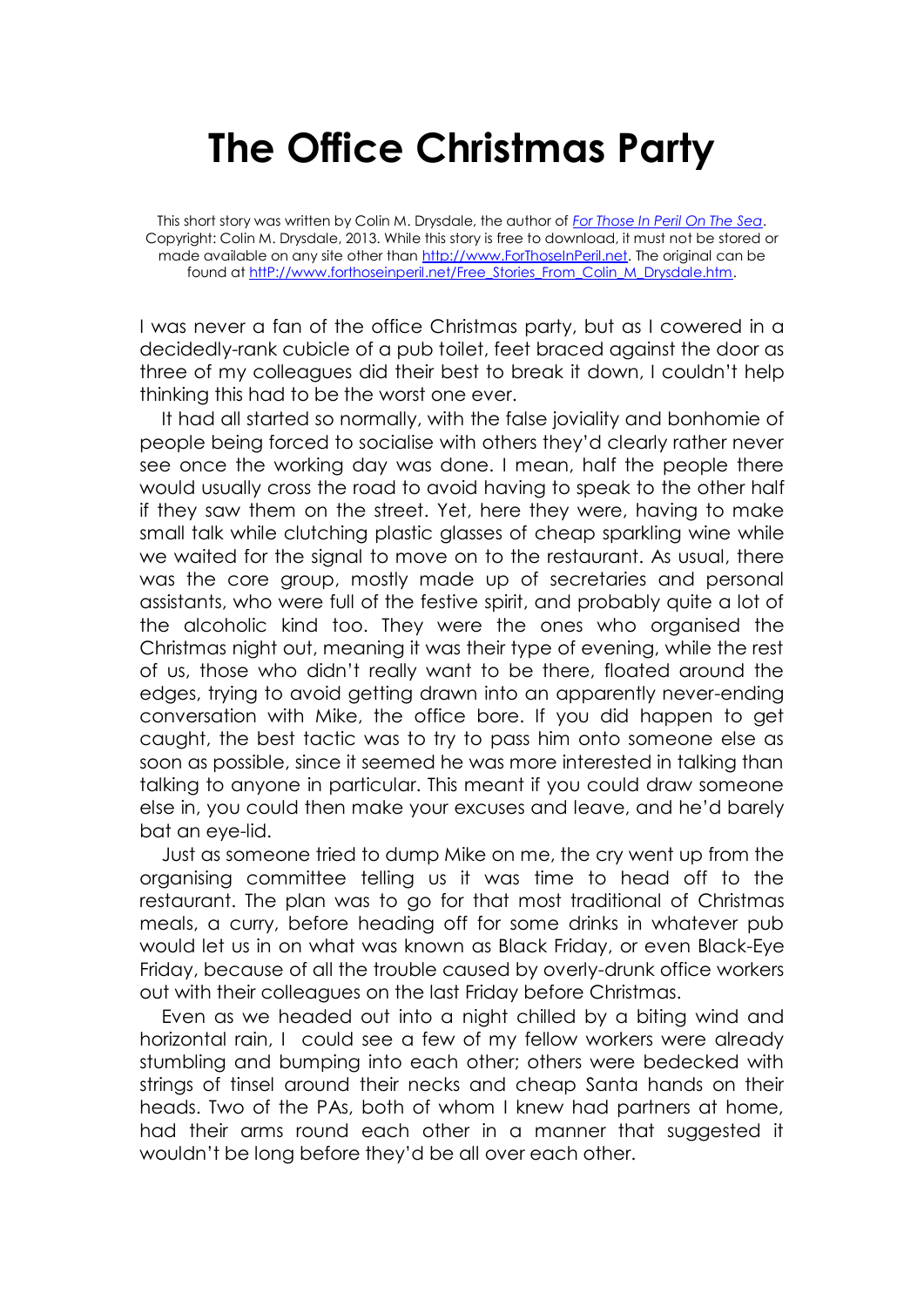Looking back, I remember thinking to myself at that precise moment, that, given previous Christmas nights out, it was all following the same old routine. As I snorted derisively at how wrong I'd been, the door under my feet me shook and shuddered as the people outside continued to throw themselves against it. I wasn't too sure exactly who they were, but my best guess was a couple of the rugby players from the accounts department because the door was already starting to splinter and it wouldn't be too long before they get through.

Everything seemed normal in the restaurant too. The food was ordered, a choice between having one of the usual curries off the menu or the special turkey curry which had been added just for Christmas. Predictably, almost everyone chose that, despite the fact that it sounded disgusting. I went for a chicken tikka masala, which caused Mike, the bore, to start rambling on, to no one in particular, about how this wasn't actually a traditional dish from India, as you might at first think, but rather it was invented in Britain, most probably in a restaurant in Glasgow, in the 1950s. This would have been quite an interesting story, if he hadn't told it at exactly the same point of the Christmas night out for at least the last eight years in succession. Looking across the table, I caught Mark's eye. He nodded towards Mike and held up nine fingers forcing us both to stifle a laugh. You see, the reason I know that Mike has done this for the last eight years, well nine now, even though I'd only worked for the company for five, was because Mark had started keeping a count, and had told me about it on the first Christmas night out I'd been forced to go on. Mark was one of the good guys, and with a bit of luck, once we moved on for drinks he and I could find a table in the corner and amuse ourselves by watching the others make complete fools of themselves.

By the time the food arrived, we were all pretty well-oiled and the conversation had grown loud and boisterous. As I tucked into my tikka masala, I heard Mike launch into his story again, just in case someone hadn't heard him the first time. Sam, one of the PAs who was sitting to my left, poked at his turkey curry. He spiked one of the lumps of meat onto his fork and sniffed it, 'It doesn't really look like turkey, does it?' He gingerly nibbled a bit. 'Doesn't taste like it either.' He took another nibble. 'I mean it doesn't taste bad, it just doesn't taste like turkey.' He took a larger bite. 'Tastes more like pork or something like that. I thought turkey was meant to be white meat …'

On hearing this, Mike immediately switched seamlessly from talking about the origins of tikka masala to talking about the difference between brown leg meat and white breast meat on turkeys, and which he preferred to eat. To give him credit, it was a new story, but that didn't necessarily make it interesting. Everyone turned to the food in front of them and did their level best to ignore him.

Soon enough the food was finished and we were heading back out into the night to find somewhere for drinks. Giving everyone the once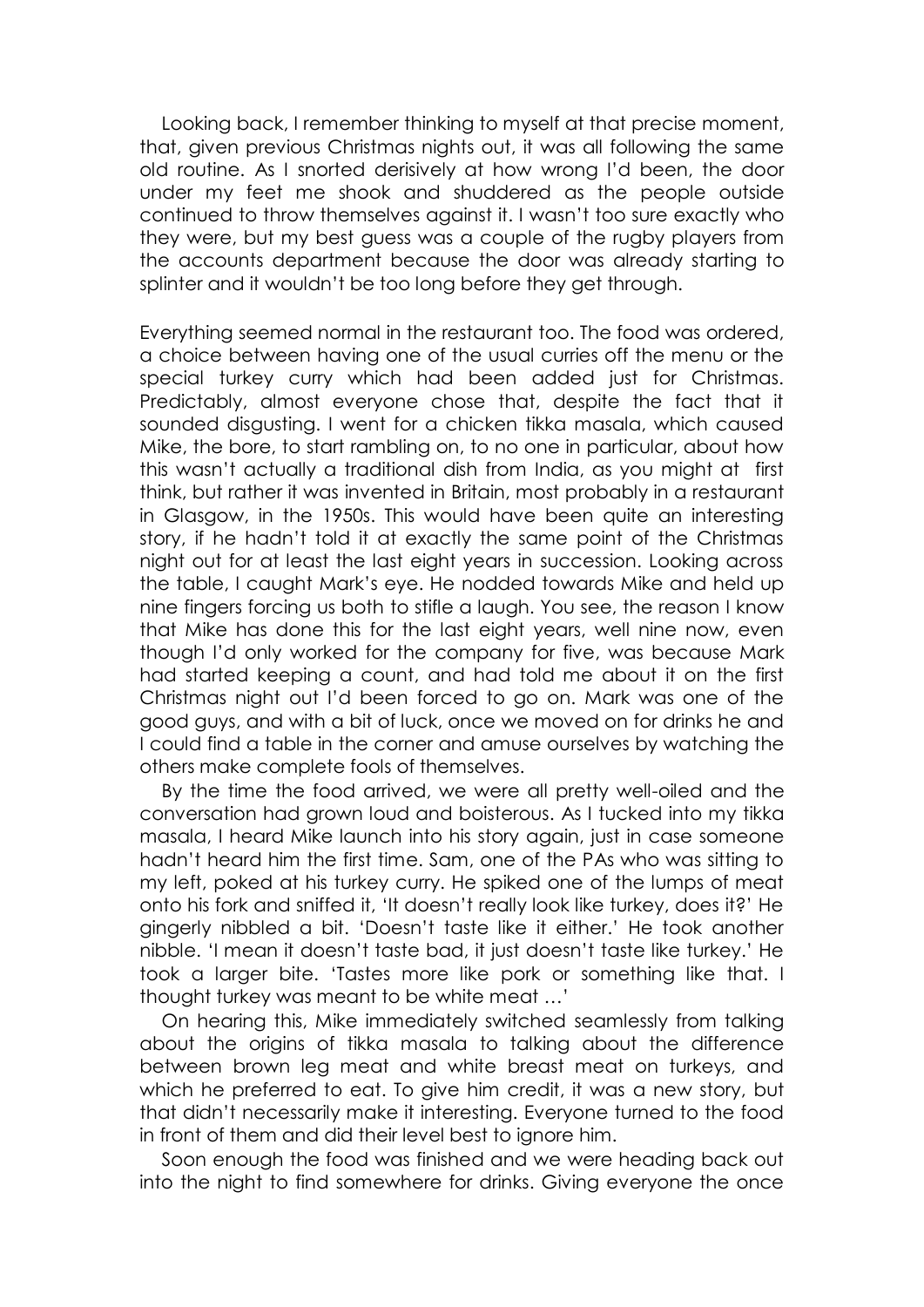over, I noticed that almost all of them seemed a lot more drunk than they should have been given how much alcohol they'd consumed: tripping over their own feet and hanging onto each other for support; even those who usually kept themselves pretty sober seemed heavily intoxicated. If fact, it seemed that Mike, Mark, me and the girl Sam was currently clinging to were the only ones who weren't having trouble walking. We must have come across as a bit of a drunken rabble because we were turned away from the first five bars we tried.

Eventually, we found somewhere and trooped in out of the wind and rain. Inside, it was a real dive, but rather than head back out into the night to try to find somewhere else, we decided to stay put and make the most of it. While Mark commandeered a table where we could watch the rest of the bar, I got the drinks in and joined him there after a couple of minutes. We clinked out glasses.

'Cheers!' I clinked my glass against Mark's, being careful not to spill too much as I did so.

'Here's to another easily forgettable night with some of the most banal people on the planet!' Mark's opinion of our colleagues was about as high as mine. 'Although …' He glanced around the room, '… they seem to be a lot more worse for wear than usual which might make it memorable after all. I mean, look at that,' he pointed to the far corner, 'Sam's already passed out, and it looks like Janet's about to do the same over there.'

No sooner were the words out of Mark's mouth than Janet fell forward, her head hitting the table with an audible crack, but even that didn't wake her.

'Yeah, but some of them are up to their usual tricks.' I nodded towards the bar, where Mike had two of the temps cornered and was telling, if I wasn't mistaken, the tikka masala story for the third time that night as they swayed gently back and forth in front of him. 'That's got to be new a new record!'

'You'd have thought so, but it's not even close.' Mark sipped his pint. 'He's still four short of his personal best.'

'Should we go and rescue them?'

'Nahhh, wouldn't want to cramp anyone's style.' Mark tipped his head towards the far end of the bar where three lads barely out of puberty were trying to pluck up the courage to mount their own rescue mission in the hope of securing the girls undying gratitude – or at least a quick snog under the mistletoe before the end of the night.

By the end of the fifth pint, Mark and I had long since given up on all that was going on around us and had set out to put the world to rights. I think this is why we didn't notice what was going on until it was too late. A sudden scream brought us back into the room.

'What the fuck …' Mark was staring across the room to where Sam was now clearly wide awake because he'd lunged at the girl sitting next to him and was all over her. The attention was obviously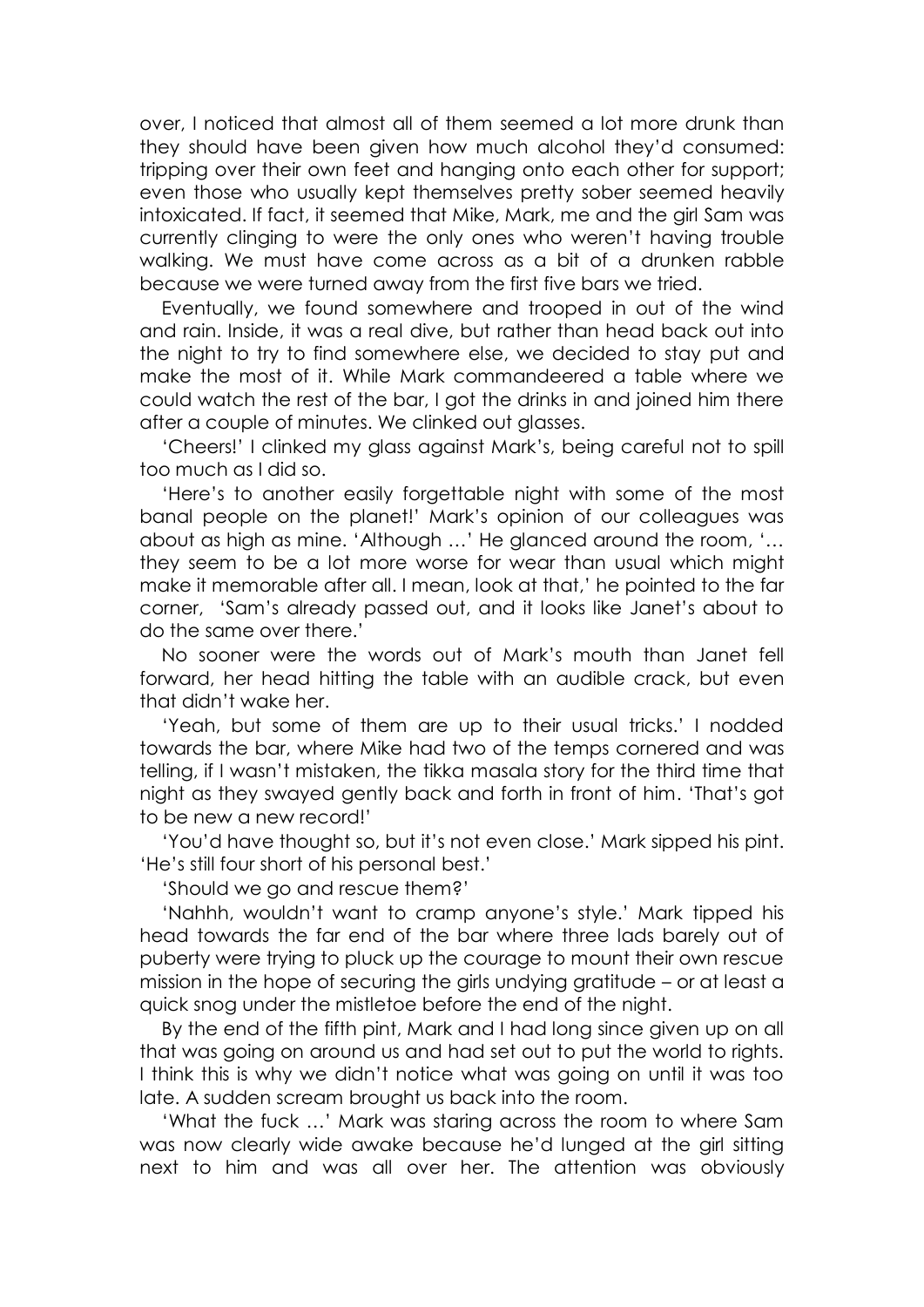unwanted, but no one seemed to be doing anything about it. I cast my eyes around the room and that was when I noticed how many people were slumped over tables beside half empty glasses or on the benches that ran along two sides of the room. Mike was still rambling on to the people around the table where he was sitting, ignorant to the fact that they'd clearly been passed out for some time. The bar staff didn't really seem to mind and were having their own conversation out the back, but the girl's scream brought them running through, one of them grabbing a bat from behind the bar. He pointed this at Sam, 'Oi! You! No means no around here!'

Sam ignored him and carried on pawing at the girl, and trying to kiss her despite her protests. The barman shouted again, but this only seemed to rouse the rest of our co-workers from their collective stupors: that was when I realised we were in big trouble.

As the barman vaulted the bar and started towards Sam, there was a cacophony of scraping and clattering of wood against concrete as the others clambered unsteadily to their feet. Almost immediately, it became apparent there was something not quite right about them. They no longer seemed drunk, but rather they appeared stiff and uncoordinated; yet with each passing second their movements became more fluid. As one, they rounded on the barman, taking him by surprise and pulling him to the ground. He tried to fight back, but there was little he could do against so many and within seconds he'd been ripped limb from limb, sending his head skittering across the floor. This attracted the attention of Maree, the slightly plump secretary of the managing director, and she chased after it.

Meanwhile, in the corner, Sam was still all over the girl, but it was now clear he wasn't trying to kiss her; instead he had his teeth bared and was trying to bite her. That was when I noticed his eyes: rather than being clear and blue, they were now dark and dull, and they stayed still and lifeless despite his frenzied attack. I looked round at those attacking the barman and saw they were the same.

'What the hell's going on?' I stammered to Mark, half under my breath.

He ran his hands through his hair, 'I don't know, they can't be that drunk, can they? Maybe someone spiked something …'

I ran this scenario through my head, but there wasn't any drug I could think of that would make people act like this.

'Whatever's happening, I think we need to get the hell out of here,' I whispered across the table.

I glanced around the room. Our table was tucked out of the way and while we couldn't make it to the main door without being seen, it seemed like we could slip into the corridor leading to the toilets and, more importantly the rear fire exit, without attracting too much attention. As quietly as possible, we got to our feet and with Mark behind me, we crept along the wall towards what we hoped would be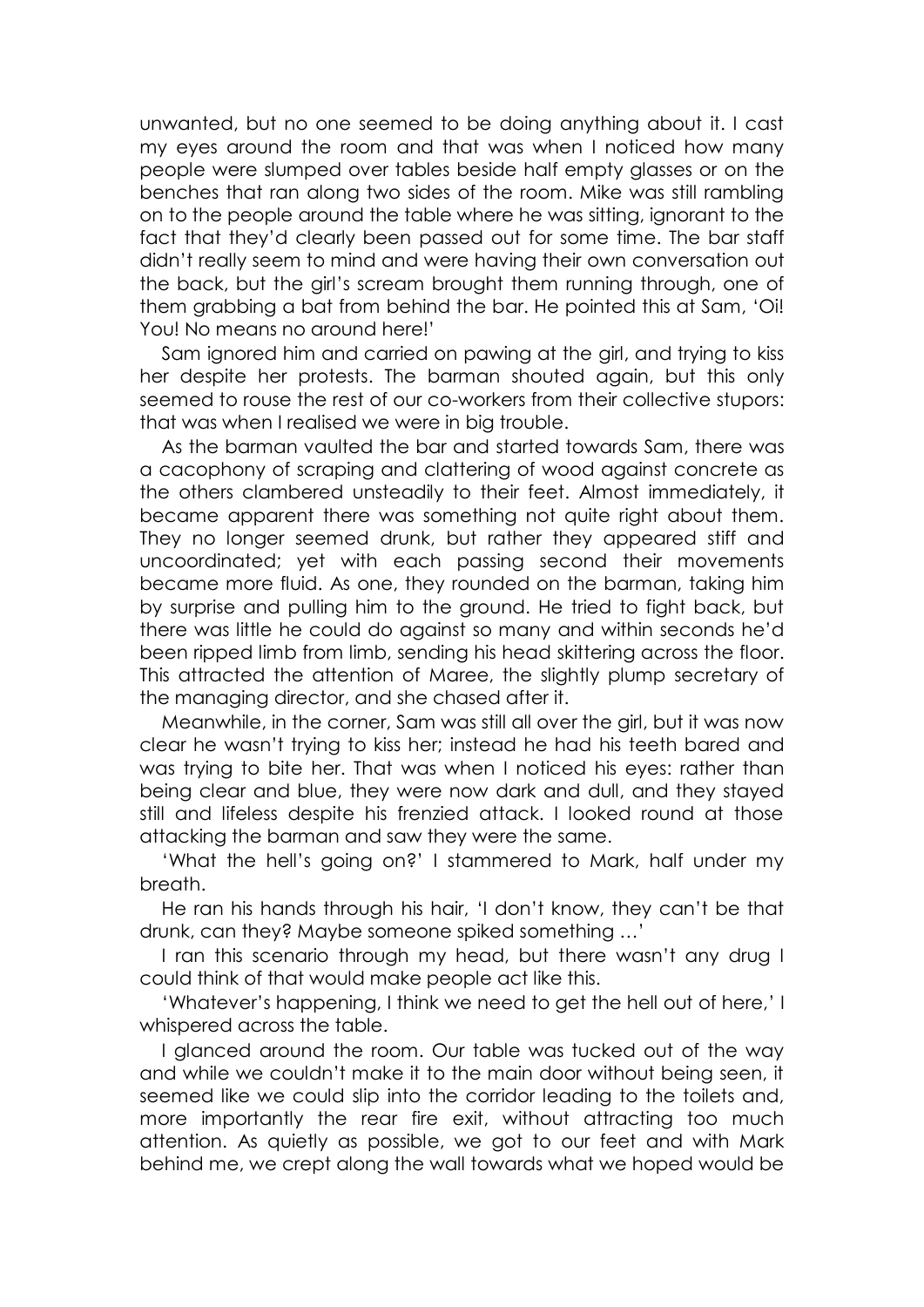our way out. We'd got no more than a few feet before the sound of breaking glass echoed round the bar. I turned and froze. In his inebriated state, Mark had bumped a table covered with empty glasses and bottles, sending several spilling onto the floor where they shattered into a million pieces. We looked at each other for a moment and he mouthed 'Sorry'.

There was something slightly comical about it, and being quite drunk, I almost laughed, but then a roar brought my attention back to the rest of the room. I turned my head and was greeted by bizarre: most of our colleagues, dressed in their Christmas finery, complete with tinsel and Santa hats, stood over the bloodied and broken body of the barman, while Sam had finally looked up from where he'd been chewing through the face of the girl he'd pounced on. Further along the same wall there was another, smaller knot of people with blood dripping from their hands and faces. All of them were now staring at us with dark, soul-less eyes.

I felt Mark's hand pushing me forward as he hissed one word into my ear: 'Run!'

At the same time, the others surged towards us and we made it to the door way just ahead of the fastest of our colleagues. We sprinted along it as quickly as possible and, as we rounded the corner, seeing the exit ahead of us for the first time, it seemed like we're pulling away from those who were pursuing us. We reached the door and, without even slowing, crashed into it, expecting to burst into the night – that didn't happen; instead, we crumpled against it. Confused, we looked down and saw a heavy metal chain looped tightly through the handles and secured with a heavy-duty padlock.

'Shit!' I glanced down the corridor where our colleagues were just turning the corner, 'What now?'

'In here!' I looked round and found Mark pointing the door to the men's toilet. We pushed it open and leapt inside before throwing ourselves against it in case they tried to follow us in. For a moment, it seemed like we had got away, but then we felt the first of our colleagues hammering on the door. Within moments, there were so many of them trying to get in that we knew we'll never be able to keep them out.

I turn desperately to Mark, 'What now?'

'The cubicles. The doors have locks on them.'

It didn't seem like a great idea, but it was better than staying where we were. 'Okay. On the count of three. One. Two. Three!'

We leapt to our feet and dashed across the grubby, tiled floor. The door crashed open behind us as we slide into the cubicles; me into the right hand one, Mark into the left. There was just enough time to get the door shut and the latch flipped before our colleagues reached it and started trying to break it down. I wedged my feet against the door,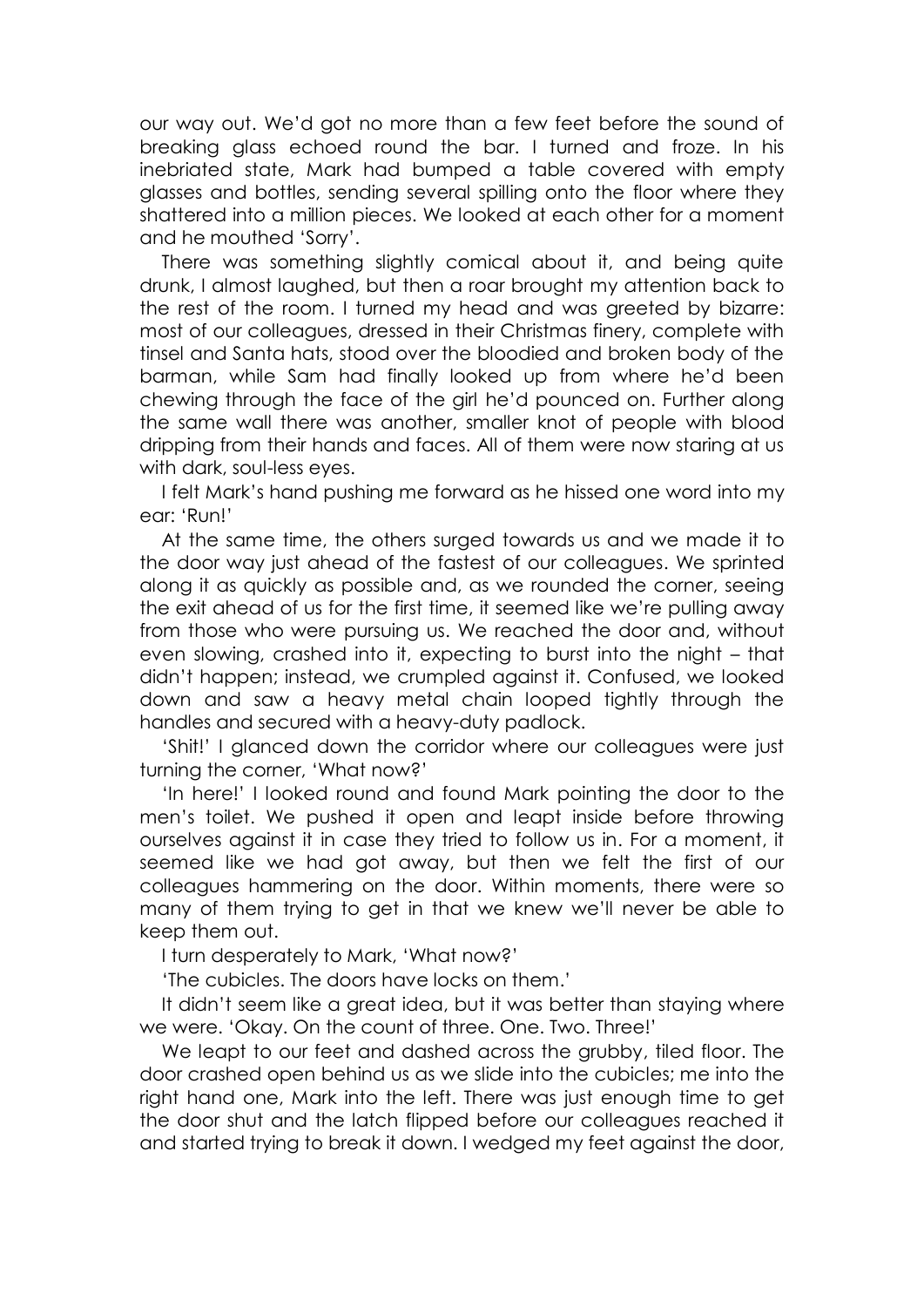just in case the lock didn't hold, but it seemed pointless as the door looked too flimsy to hold out for long.

I called out to Mark, 'What the hell's going on?'

'I don't know …' He sounded as scared as I was.

For some reason, I had a flash back to the restaurant and what Sam had said about his food; about how the meat didn't look like turkey. That's when something occurred to me. 'Mark, what did you eat?'

'What?'

'At the restaurant, What did you eat?'

'What the hell d'you want to know that for?'

'Just tell me.'

'I was going to go for the turkey curry, but I remembered how bad it was last year so I went for a prawn makhani instead.'

'Who else didn't have the Christmas special?'

'Only you, Mike and that girl Sam was chewing on in the bar. Everyone else had the turkey curry. Why?'

'I don't think it was made from turkey.'

'What d'you mean?'

'Well, Sam said it tasted more like pork.'

'So it was pig not poultry,' there was a confused tone in Mark's voice. 'Why would *that* make them act crazy?'

'I don't think it was pig; just something that tasted like it.' I tried to think of what it might have been, but I couldn't come up with any possible answers. 'Whatever it was, I think it must have been tainted or infected or something …'

I heard the sound of splintering wood and glanced up to see the top hinge had separated from the door, and I knew it won't be long before they'd break through.

Mark called through from the next cubicle again, 'How the hell are we going to get out of here?'

I looked round for a window or some other way of getting out, but find nothing. 'I don't know.'

'Shit!' There was a brief pause before he carried on. 'Knew I should have stayed at home!'

There didn't seem to be any way we're getting out in one piece, but I felt I needed to say something to lighten the mood. 'Look on the bright side, we won't ever have to listen to Mike's chicken tikka story again.'

'What d'you mean?'

There was another crack from the door as a second hinge gave way. Now the door was only held in place by the remaining hinge, the latch and my feet.

'The last I saw of him he was being eaten by the managing director, two of the interns and that work experience girl everyone kept flirting with.'